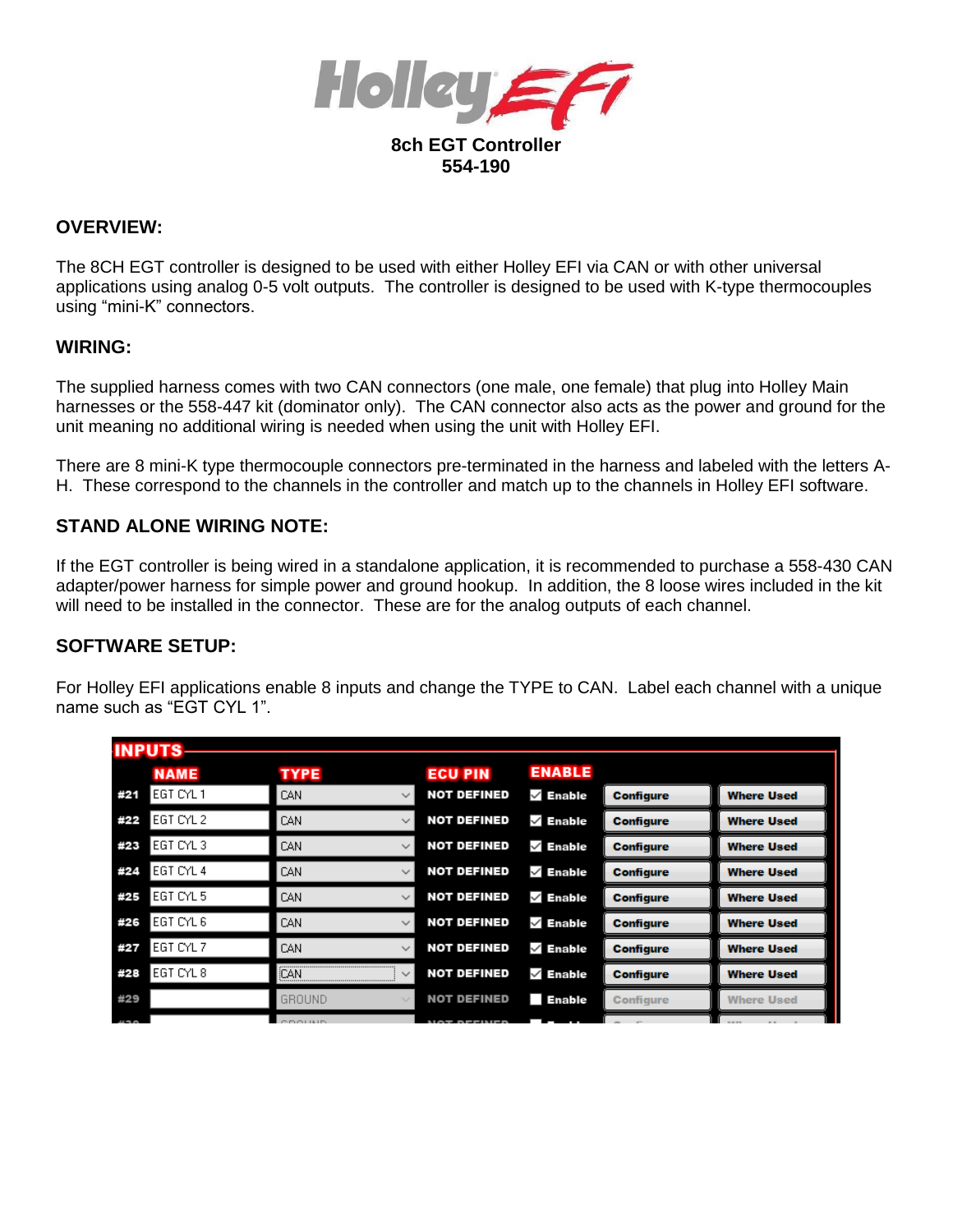Next select the configure button for each channel and set them up as follows:

1) Select CAN device "EGT 8 Ch"



2) Select the CAN channel to match your input name

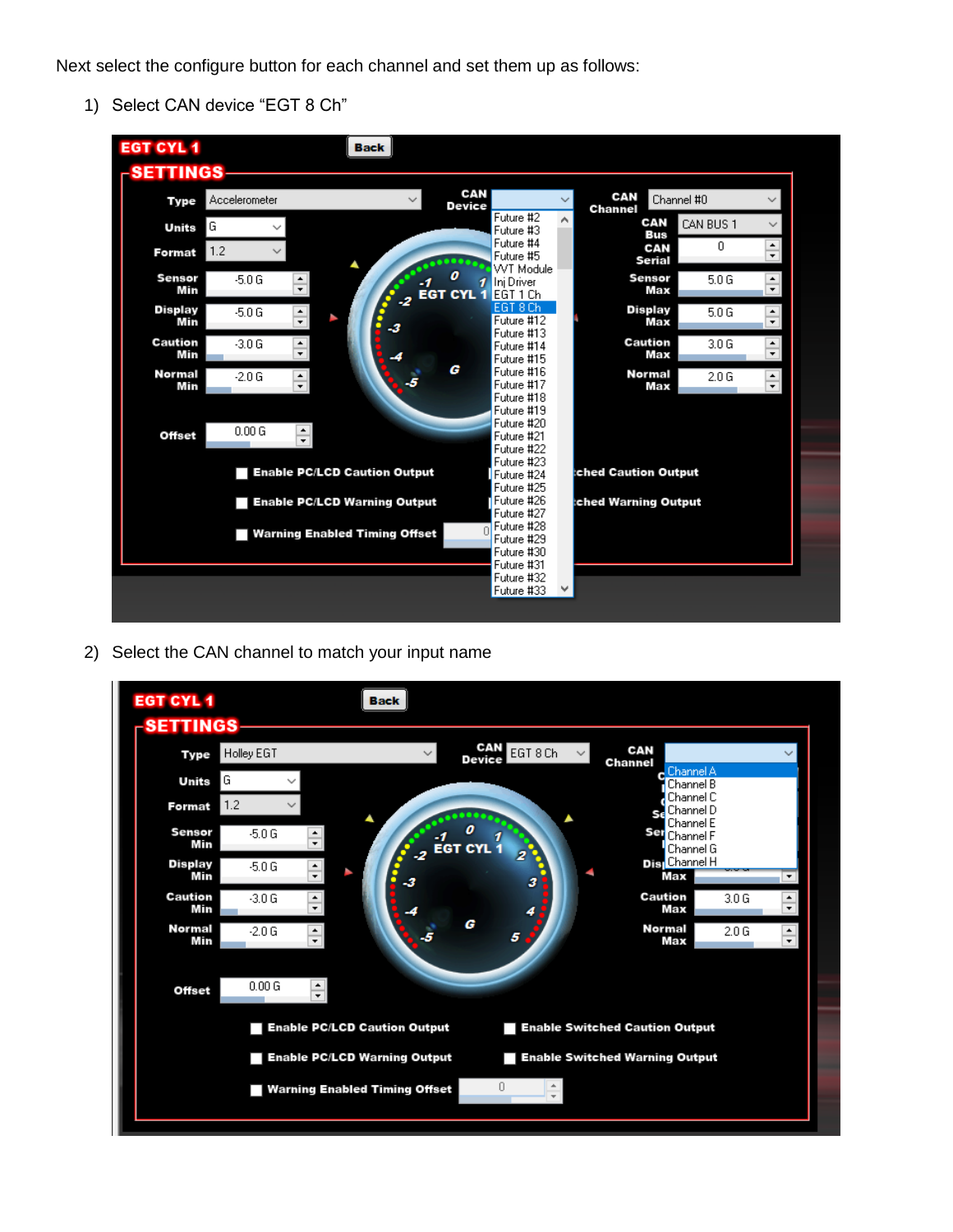3) Select the Proper CAN Bus Channel. "CAN BUS 1" is the connector on the main harness. "CAN BUS 2" is on the J3 connector available only on dominators.



4) Select the "CAN Serial" that matches your controller. This is a unique number and will be differenct on each controller. It can be found on the bottom sticker of the controller.

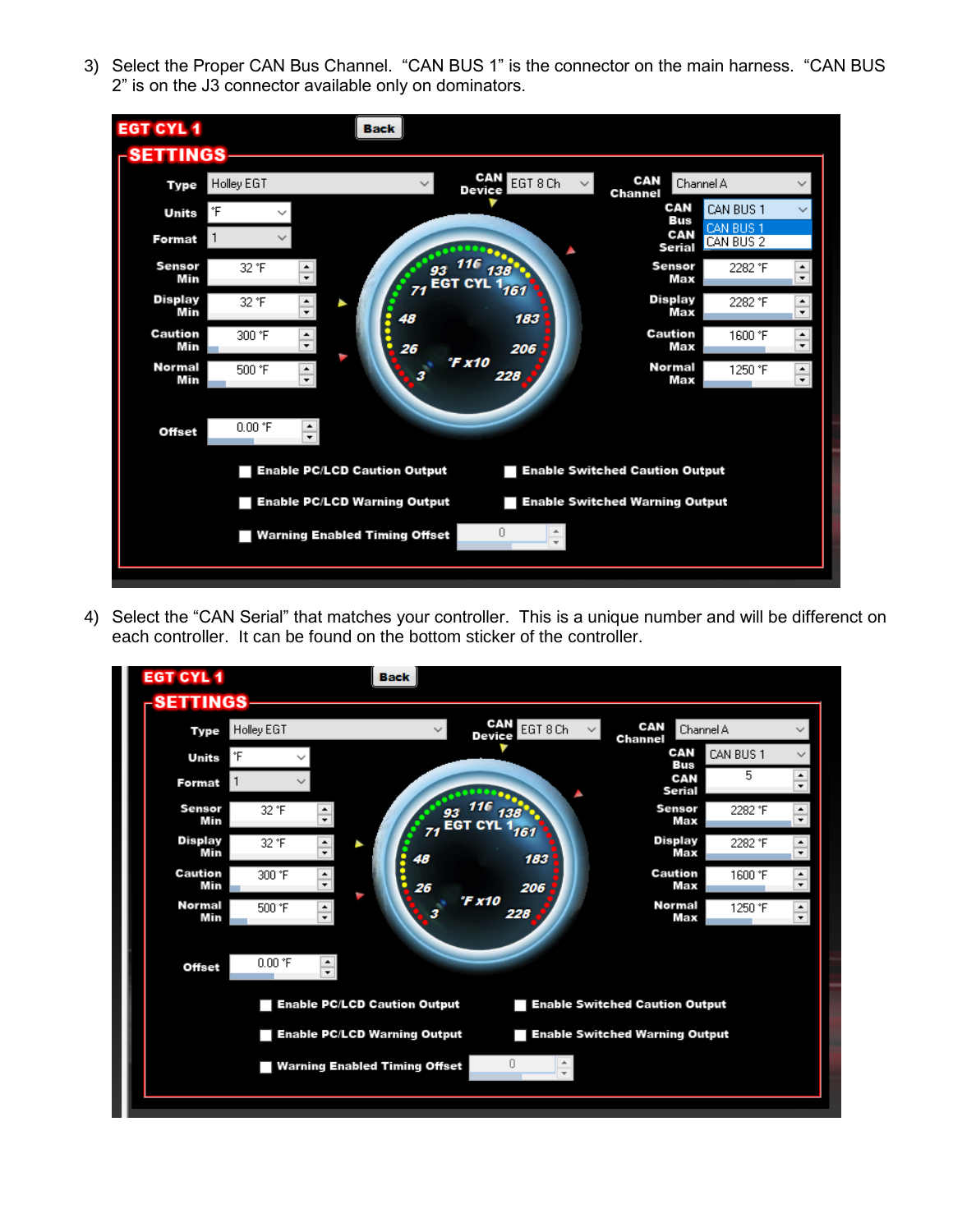### **ANALOG SETUP:**

The Analog output scaling is accurate between 0.5 and 4.5 volts and covers the temperature range of 32F (0C) to 2282F (1250C). The analog output does output a full 0-5 volt range though the last .5 volts on either end is not as accurate as the rest of the curve due to the K-type probes being near the end of their ranges. The full curve is  $0v = -249.25F (-156.25C)$  and  $5V = 2563.25 (1406.25C)$ . A reference table is provided below along with a formula to calculate the temperature from a given voltage so users can input any voltage and temp combo needed into their data recorder or EFI system.

| <b>VOLTAGE</b> | <b>TEMPF</b> | <b>TEMP C</b> |
|----------------|--------------|---------------|
| 0              | $-249.25$    | $-156.25$     |
| 0.5            | 32           | 0             |
| 1.0            | 313.25       | 156.25        |
| 1.5            | 594.5        | 312.5         |
| 2.0            | 875.75       | 468.75        |
| 2.5            | 1157         | 625           |
| 3.0            | 1438.25      | 781.25        |
| 3.5            | 1719.5       | 937.5         |
| 4.0            | 2000.75      | 1093.75       |
| 4.5            | 2282         | 1250          |
| 5.0            | 2563.25      | 1406.25       |
|                |              |               |

TEMP F = voltage  $*$  562.5 – 249.25 TEMP C = voltage \* 312.5 – 156.25

#### **WIRING DIAGRAMS:**

| <b>Pin Number</b> | Label                | <b>Pin Number</b> | Label            |
|-------------------|----------------------|-------------------|------------------|
|                   | Power $(B+)$         | 18                | TC + Channel 1   |
| $\mathbf{2}$      |                      | 19                | TC + Channel 2   |
| 3                 |                      | 20                | TC + Channel 3   |
| 4                 |                      | 21                | TC + Channel 4   |
| 5                 | CAN High             | 22                | TC + Channel 5   |
| 6                 | <b>CAN Low</b>       | 23                | TC + Channel 6   |
|                   |                      | 24                | TC + Channel 7   |
| 8                 |                      | 25                | TC + Channel 8   |
| 9                 | Ground               | 26                | TC - Channel 1   |
| 10                | Analog Out Channel 1 | 27                | TC - Channel 2   |
| 11                | Analog Out Channel 2 | 28                | $TC$ – Channel 3 |
| 12                | Analog Out Channel 3 | 29                | TC - Channel 4   |
| 13                | Analog Out Channel 4 | 30                | $TC - Channel 5$ |
| 14                | Analog Out Channel 5 | 31                | TC - Channel 6   |
| 15                | Analog Out Channel 6 | 32                | TC - Channel 7   |
| 16                | Analog Out Channel 7 | 33                | TC - Channel 8   |
| 17                | Analog Out Channel 8 | 34                |                  |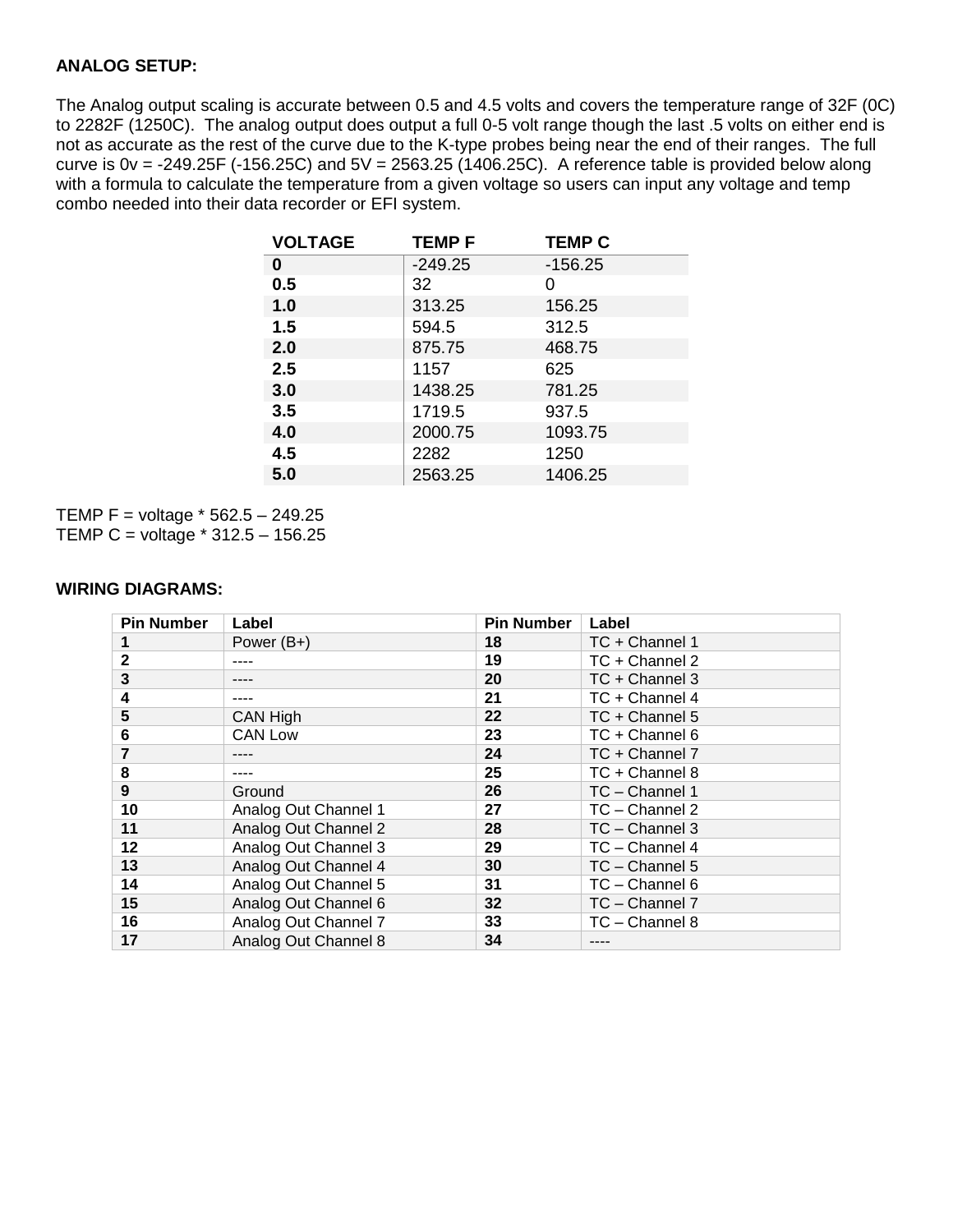|                                                                     | <b>WHITE</b><br>$\mathbf{1}$                            |
|---------------------------------------------------------------------|---------------------------------------------------------|
|                                                                     | <b>TAN</b><br>$\overline{2}$                            |
| <b>DESCRIPTION</b><br><b>COLOR</b><br><b>WIRE GA</b><br><b>PIN</b>  | ORANGE<br>$\mathbf{3}$                                  |
| <b>SWITCHED POWER</b><br><b>RED/WHITE</b><br>20<br>$\overline{1}$   | <b>BLACK</b><br>4                                       |
| <b>BLANK</b><br><b>PLUGGED</b><br>$\sim$ $\sim$<br>$\boldsymbol{2}$ |                                                         |
| PLUGGED<br>3<br>$\cdots$                                            |                                                         |
| PLUGGED<br>$\overline{4}$<br>$\sim$ $\sim$ $\sim$                   | <b>RED</b><br>$\mathbf{1}$                              |
| <b>CAN HIGH</b><br>20<br>5<br><b>TAN</b>                            | YELLOW<br>$\overline{2}$                                |
| <b>CAN LOW</b><br>ORANGE<br>6<br>20                                 | $\mathbf{3}$<br><b>BLUE</b>                             |
| <b>PLUGGED</b><br>PLUGGED<br>$\overline{7}$<br>$\cdots$             | 4                                                       |
| PLUGGED<br>PLUGGED<br>8<br>$\sim$ $\sim$                            | <b>GREEN</b>                                            |
| 20<br>$\overline{9}$<br><b>GROUND</b><br><b>BLACK</b>               |                                                         |
| 10<br>ANALOG CH A<br><b>PLUGGED</b><br>$\sim$ $\sim$ $\sim$         |                                                         |
| ANALOG CH B<br>PLUGGED<br>11<br>$\sim$ $\sim$ $\sim$                | $\sqrt{\circ}$ $_{\circ}$<br>A18<br>$+$                 |
| ANALOG CH C<br>PLUGGED<br>12<br>$\sim$ $\sim$ $\sim$                | $\circ$<br>A26<br>$\sim$                                |
| ANALOG CH D<br>13<br><b>PLUGGED</b><br>$\sim$ $\sim$ $\sim$         |                                                         |
| 14<br>ANALOG CH E<br><b>PLUGGED</b><br>$\sim$ $\sim$ $\sim$         | $A19 +$<br>ہ '<br>$\circ$ $\circ$<br>A27<br>$\sim$      |
| ANALOG CH F<br>15<br><b>PLUGGED</b><br>$\sim$ $\sim$ $\sim$         |                                                         |
| <b>PLUGGED</b><br>ANALOG CH G<br>16<br>$\sim$ $\sim$ $\sim$         | A20<br>۰.<br>$+$                                        |
| ANALOG CH H<br>PLUGGED<br>17<br>$\cdots$                            | $\circ$<br>A28<br>$\sim$                                |
| TC A+<br>20<br>18<br><b>YELLOW</b>                                  |                                                         |
| TC B+<br><b>YELLOW</b><br>20<br>19                                  | $A21 +$<br>$^{\prime}$ o                                |
| TC C+<br>YELLOW<br>20<br>20                                         | $\circ$<br>A29<br>$\sim$                                |
| TC D+<br>YELLOW<br>20<br>21                                         |                                                         |
| TC E+<br>22<br><b>YELLOW</b><br>20                                  | $\sqrt{\circ}$ .<br>A22<br>$+$<br>$\circ$ 0<br>÷<br>A30 |
| TC F+<br><b>YELLOW</b><br>20<br>23                                  |                                                         |
| TC G+<br>20<br>YELLOW<br>24                                         | A23<br>′ ം                                              |
| TC H+<br>25<br>20<br>YELLOW                                         | $+$<br>A31<br>$\circ$<br>$\sim$                         |
| TC A-<br>26<br><b>RED</b><br>20                                     |                                                         |
| TC B-<br>20<br>27<br><b>RED</b>                                     | $\sigma$ <sub>o</sub><br>A24<br>$+$                     |
| TC C-<br><b>RED</b><br>20<br>28                                     | A32<br>$\circ$<br>$\sim$                                |
| 20<br>TC D-<br><b>RED</b><br>29                                     |                                                         |
| TC E-<br>30<br>20<br><b>RED</b>                                     | A25<br>៓៓៰៓<br>$+$<br>A33<br>$\sim$                     |
| 20<br>TC F-<br><b>RED</b><br>31                                     |                                                         |
| TC G-<br>20<br>32<br><b>RED</b>                                     |                                                         |
| TC H-<br>20<br>33<br><b>RED</b>                                     |                                                         |
|                                                                     |                                                         |